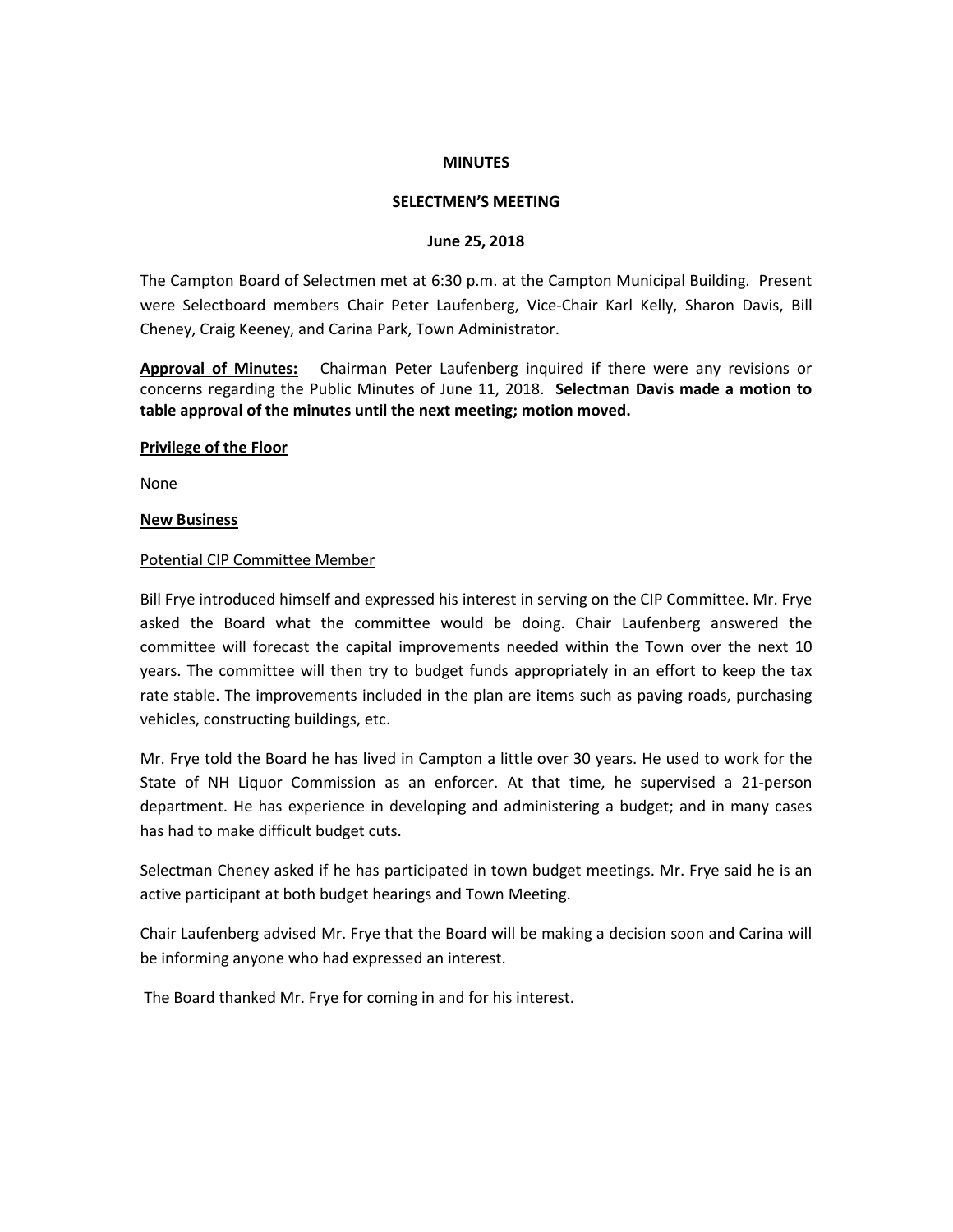## Ladd Raine of Becket Family Services

Mr. Raine has been invited to meet with the Board to give an update on the most recent incidents at the Becket School. Selectman Keeney stated that many citizens had expressed their concerns about the school at the recent meeting held by the Police Department and asked Mr. Raine if he had acted on any of the improvements suggested at said meeting.

Mr. Raine answered yes. They are currently undergoing construction at the school and will be putting up a fence after the paving is complete. The fence will be similar to the fence already in place at the Depot Street house. The number of students has been decreased from 16 to 12. They have also ordered garments such as t-shirts and jackets to be worn by the staff so they are easier to discern from the students. There are also new guidelines regarding their locking system which includes a text message alert to ensure key employees are notified when the alarm system is activated.

Vice Chair Kelly asked if the school has a mission statement and if in it there is anything about community relations. Mr. Raine answered they do have a mission statement although he doesn't have it memorized, it does mention community relations. Mr. Ladd expressed the school does try to partner with the communities as best they can. In Plymouth, they have students who volunteer at the Senior Center and work in area retailers such as Tractor Supply. They have found they have no problem with those students. Mr. Raine added he has approached Chief Warn regarding steps to get the students involved in community programs.

In regards to the recent incident, the school is helping the homeowner with the vehicle replacement costs. Mr. Ladd expressed that they are trying to do the right thing but it will take time. Selectman Keeney added that, in his opinion, this was probably an extreme incident but this is not the first time something like this has happened. The school asked to come into this community, which was accepted, but these events are unacceptable and were not part of what was presented. He would prefer to not see WMUR in Campton for these types of events.

Mr. Raine responded there are few providers like the Becket School left in the state. The Becket School is providing the same level of schooling as originally intended but the need has increased. They have invested a large amount of money into the building to make it secure but they are facing a more difficult population. It is impossible to guarantee that no student will have a negative impact but are doing all they legally can to make sure it doesn't happen.

Chair Laufenberg said he went over the original proposal the Becket School supplied to the Planning Board. To a certain degree, what the Beckett School is doing there now is different than what was originally proposed. Chair Laufenberg would like to have Becket School revisit the Planning Board with a revised site plan so it can be official as to what is happening in those buildings at the present time. Originally the "higher-level" students were to be in the smaller Depot Street building but that is not the case now. These are the kind of issues that need to be looked at. Chair Laufenberg expressed what is happening at the school is of a much more sensitive nature than other things going on in town, and, therefore, the Boards should be aware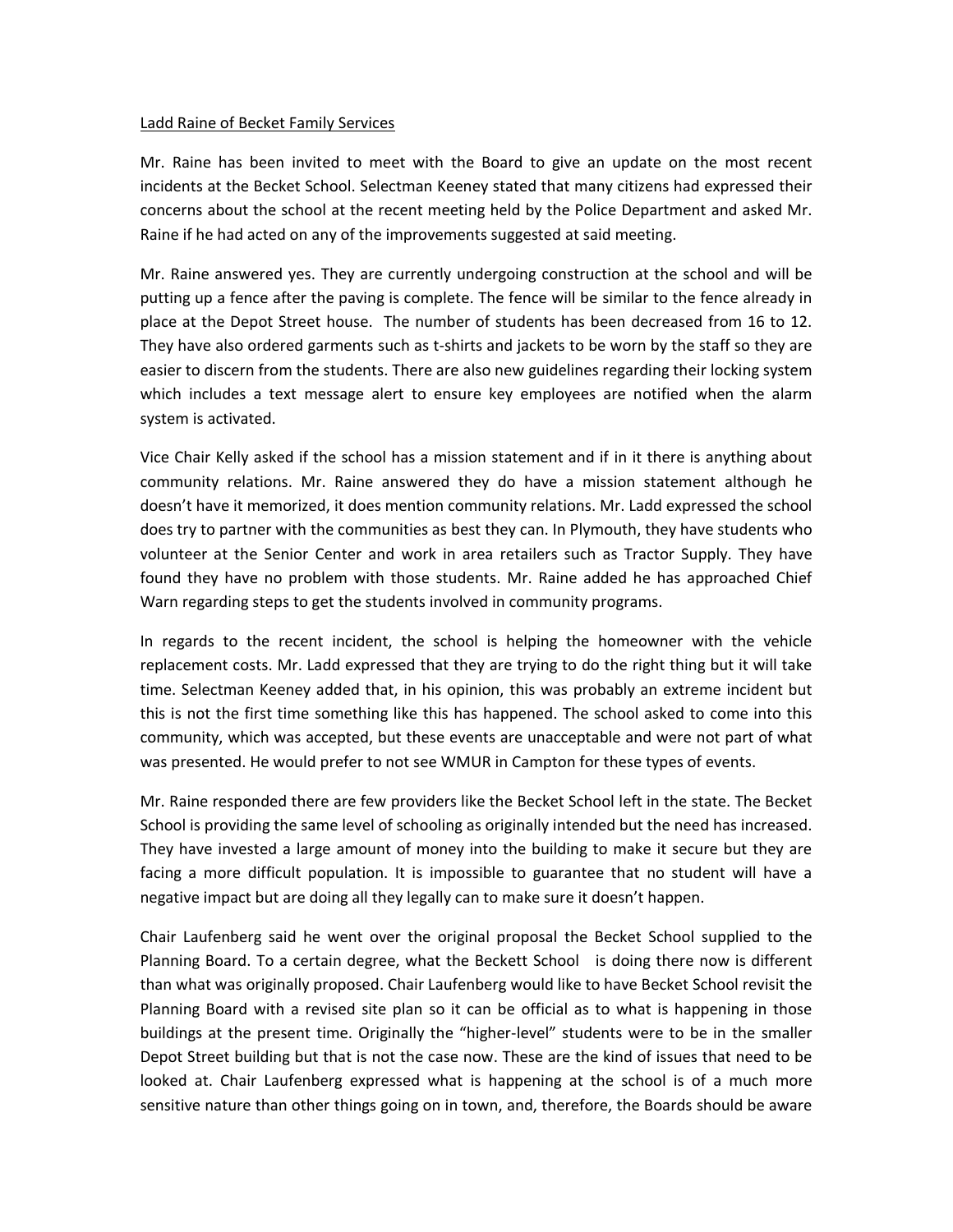when there are changes. Chair Laufenberg continued he would like to have the Becket School visit the Planning Board in the next 30 to 60 days.

Mr. Raine said he is hesitant to say they are willing to go through the whole site plan review process again but will update the Planning Board. If the school is told it needs to do a new site plan review it will.

Caron Pierce asked what the Board anticipates changing after the school meets with the Planning Board. Chair Laufenberg said the Planning Board would not revoke its approval of the school being there but he would like to have the school submit what is in their plans. Items like the fence that is being installed, occupancy, etc.

Priscilla Whitney asked if the text message alerts also go to the police dept. Mr. Raine answered they do not.

# **Correspondence**

Carina reported she had received an agreement from Steve Tower and Roy Sabourn regarding Mr. Lougee's well discussed at the last meeting. Carina asked Tower & Sabourn for an easement; however, they felt an easement was not necessary as the land under the road was technically the property owners. Selectman Davis felt the agreement does not address future owners and stated that an easement would go with the property rather than the just the current owner. Chair Laufenberg wants it to be rewritten so the agreement goes with the land and not the owner.

Carina shared Road Agent, Butch Bain's paving proposal. The request for bids will be published in Thursday's Plymouth Record. Chair Laufenberg asked what each road costs. Butch responded he has that information but unfortunately, not with him this evening. Butch believes the total project will come in under his original estimate of \$195,000. He took approx. 1679' off Merrill Road; but added 1100' of Depot St. Selectman Davis commented that Deacon is spelled wrong and at the bottom of the list it should say all six roads not four. Chair Laufenberg said the Board had a discussion on Depot St. and Southmayd Rd. at the last meeting and he believes Depot Street is not in immediate need of paving. In regards to Southmayd Rd, he thinks it would be best to figure out a new traffic pattern and do it next year. Butch responded that he is fine with that plan. Vice Chair Kelly added he would like to see Southmayd Rd. dealt with sooner rather than later. Selectman Cheney said originally the Board had agreed to do the necessary repairs on Depot St. which is what he would like to see done as to avoid additional unnecessary expenses. Selectman Davis agreed if the Board does not address Depot St. now it will cost a lot more money in the future. Butch said Depot St. has been passed over the past few years and now it is a total reclaim. Selectman Keeney asked Butch if he feels Depot St. will hold up another year. Butch said now that it has been ditched it can probably hold up. The Highway Dept. has diverted the water off the road but not knowing what winter will bring, it is not guaranteed. Selectman Cheney said if the Board votes to not repave Depot St., the Highway Dept. will need to do additional work to make the road hold up until next year. Chair Laufenberg said the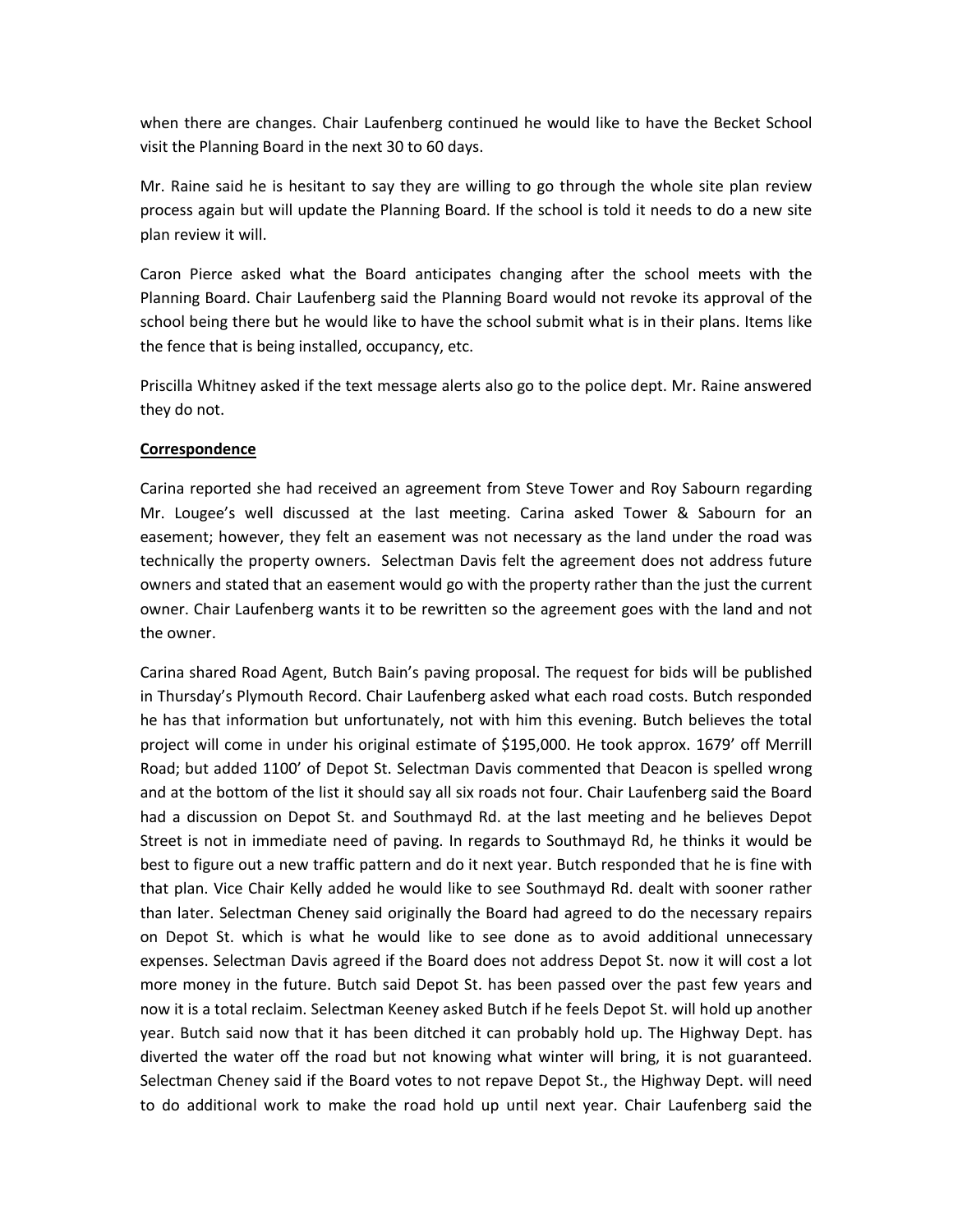consensus is to not repave Depot St. this year Selectman Cheney then asked about Southmayd Rd. as there is a major drainage problem at the intersection with Route 49. Selectman Cheney stated that Butch might want to consider asking the State DOT if the town should be cleaning the ditch as water cannot get off the road and does back up onto the pavement. He believes more needs to be done than just shoveled trough. Butch said it's also a problem at the post office on the lawn. Mr. Cheney said if the road could be planed it would help move the water to the drain. Chair Laufenberg suggested when Butch talks to DOT that the traffic pattern should also be brought up and discuss how to change the flow of traffic going into the post office.

Carina informed the Board that the FEMA money had been received. The total for the July storm is \$37,931.81. She has scheduled a public hearing on July  $9<sup>th</sup>$  to accept the funds.

A letter from Bob Welsh was received regarding a Beebe River Home Owners Association meeting on July 5<sup>th</sup>. Carina has invited the Home Owners Association and utility system users to the August  $13<sup>th</sup>$  meeting. These invites will go out with the water bills next week.

North Country Council (NCC) is looking for a member from the Town of Campton to serve on the Scenic Byways Council. If any board member is interested they can let Carina know and she will share the information. Campton is not a member of NCC but any Town with scenic byways is invited to have a member serve on this council.

The fire extinguisher alarm system used to be a legally required item. This requirement has been rescinded since the construction of the town office. Carina explained that when chairs are pushed up against the fire extinguishers an alarm goes off. Jon Adams could deactivate the alarm since it is no longer a requirement for a public building. The current fire extinguishers have to have the alarm control and they cost more. It will cost money to deactivate the alarm system but the next time the Town buys fire extinguishers they will not have to be the ones that have an alarm sensor. It was the consensus of the Board to leave the alarm activated.

Scott Reed of Charter Communications met with Selectman Kelly and Highway employee, Ron Farnsworth. They checked out a couple of spots in town regarding the utility lines being too shallow. Selectman Kelly reported there is a plan being worked out. Carina reminded the Board that Charter Communications is intertwined with Spectrum. Charter purchased Time Warner and became Spectrum. Carina asked if they were going to sign the Cable Franchise Agreement and she questioned if Charter Communications might stop sending them revenue if it remains unsigned. It appears there is no deadline for signing. Chair Laufenberg said he doesn't see any reason for signing the contract as there is only the one cable company in Campton. Selectman Davis suggested Carina invite a Charter Communications representative to a Select Board meeting.

**In Public Session, a Motion was made to go into Non-Public Session under RSA 91-A: 3, II (**a**) regarding personnel. The Motion was seconded and with a roll call vote: Selectman Laufenberg – aye, Selectman Davis – aye, Selectman Kelly– aye, Selectman Keeney – aye,**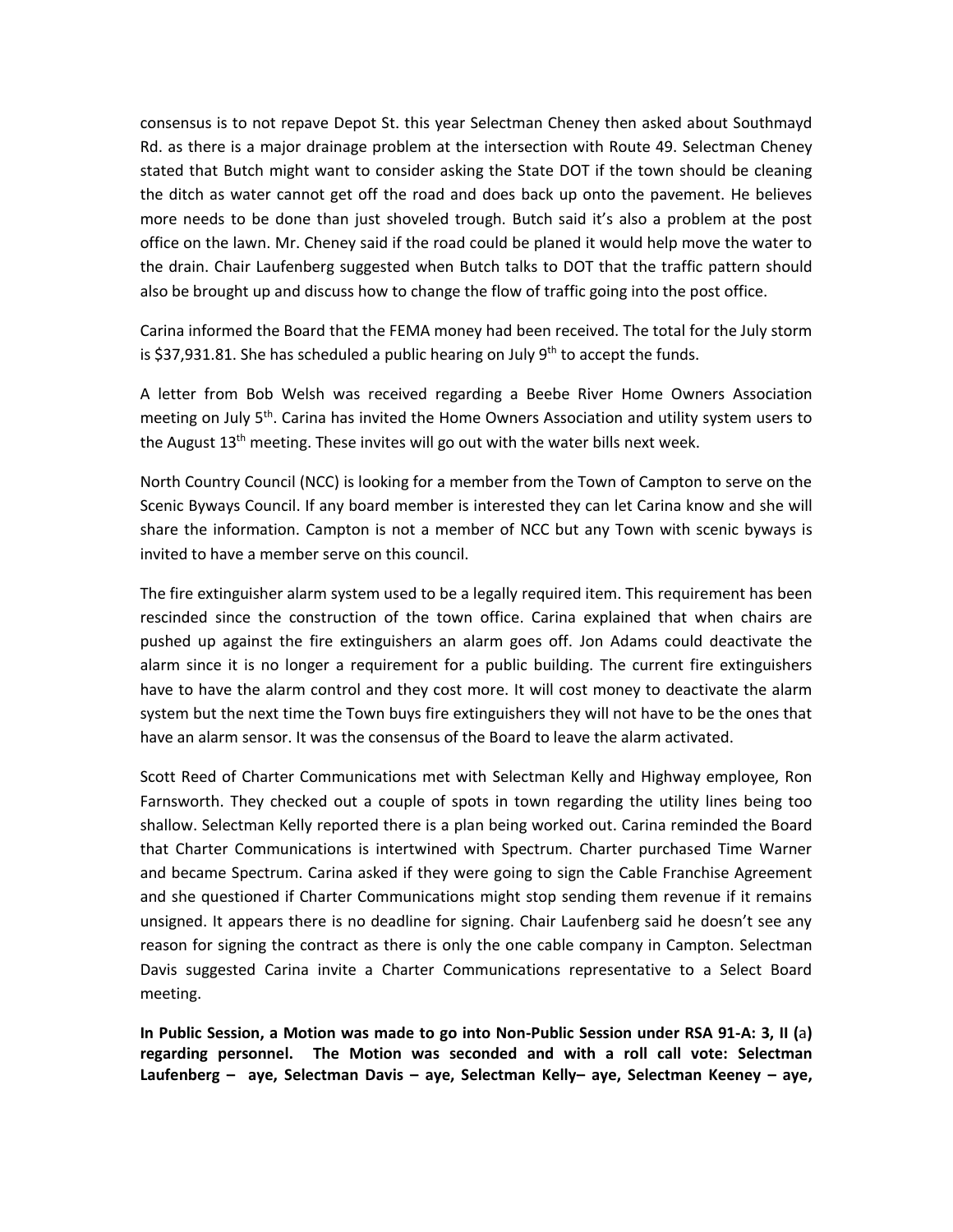**Selectman Cheney – aye ~ the Board went into Non-Public Session at 7:30 p.m. The Board came out of Non-Public Session at 8:04 p.m.**

**In Public Session, a Motion was made to seal the minutes of the non-public session. The Motion was seconded and unanimously approved.** 

Butch updated the Board on a complaint he received regarding personal items and vegetation located within the Town's right-of-way on Orchard Street. Butch spoke with the homeowner and she has agreed to remove the items but has asked for a little time, 30-60 days max, so not to kill the plants that need to be replanted elsewhere. The Board agreed but would like to see something done closer to the 30-day timeline.

**In Public Session, a Motion was made to go into Non-Public Session under RSA 91-A: 3, II (**a**) regarding personnel. The Motion was seconded and with a roll call vote: Selectman Laufenberg – aye, Selectman Davis – aye, Selectman Kelly– aye, Selectman Keeney – aye, Selectman Cheney – aye ~ the Board went into Non-Public Session at 8:10 p.m. The Board came out of Non-Public Session at 8:26 p.m.**

**In Public Session, a Motion was made to seal the minutes of the non-public session. The Motion was seconded and unanimously approved.** 

## **Correspondence Continued**

Carina told the Board that long before she was hired as Campton's Town Administrator, the town instituted a policy in which it paid Waterville Estates based on the amount of taxes collected on a monthly basis. The Town is now being told by DRA that it can no longer be done this way. She was told that moving forward the full annual appropriation must be submitted to the Village Districts by the end of the year despite the fact that all taxes had not been collected. The Board expressed concern as this puts an extreme burden on the town in regards to cash flow. Carina reported that currently, there are outstanding taxes as far back as 2014 and questioned why this is a problem now. Chair Laufenberg expressed concern that essentially the Estates can have a million dollar budget and if half of the Waterville Estates taxpayers don't pay, the Town will responsible to carry that burden. Carina answered she was told that the Town can collect the interest on the back amounts due. She asked the Board if she should get the town's attorney involved and it was the consensus of the Board that the attorney should be contacted on this issue. . Carina shared the RSA with the Board which clearly states "taxes collected" not taxes appropriated. Currently, the amount owed on the Estates is roughly \$85,000.

## **Board Concerns and Directives**

Selectman Cheney shared some information regarding CIP Committees. He also shared an article about contracting the road grading out. He asked if the Board might be willing to listen to someone regarding other ways to preserve roads.

Chair Laufenberg said there are two ways to do CIP – one being a subcommittee of the Planning Board and the other is an independent committee with members of both the Select & Planning Boards plus residents of the community. The Board decided the latter would work best for the Town.